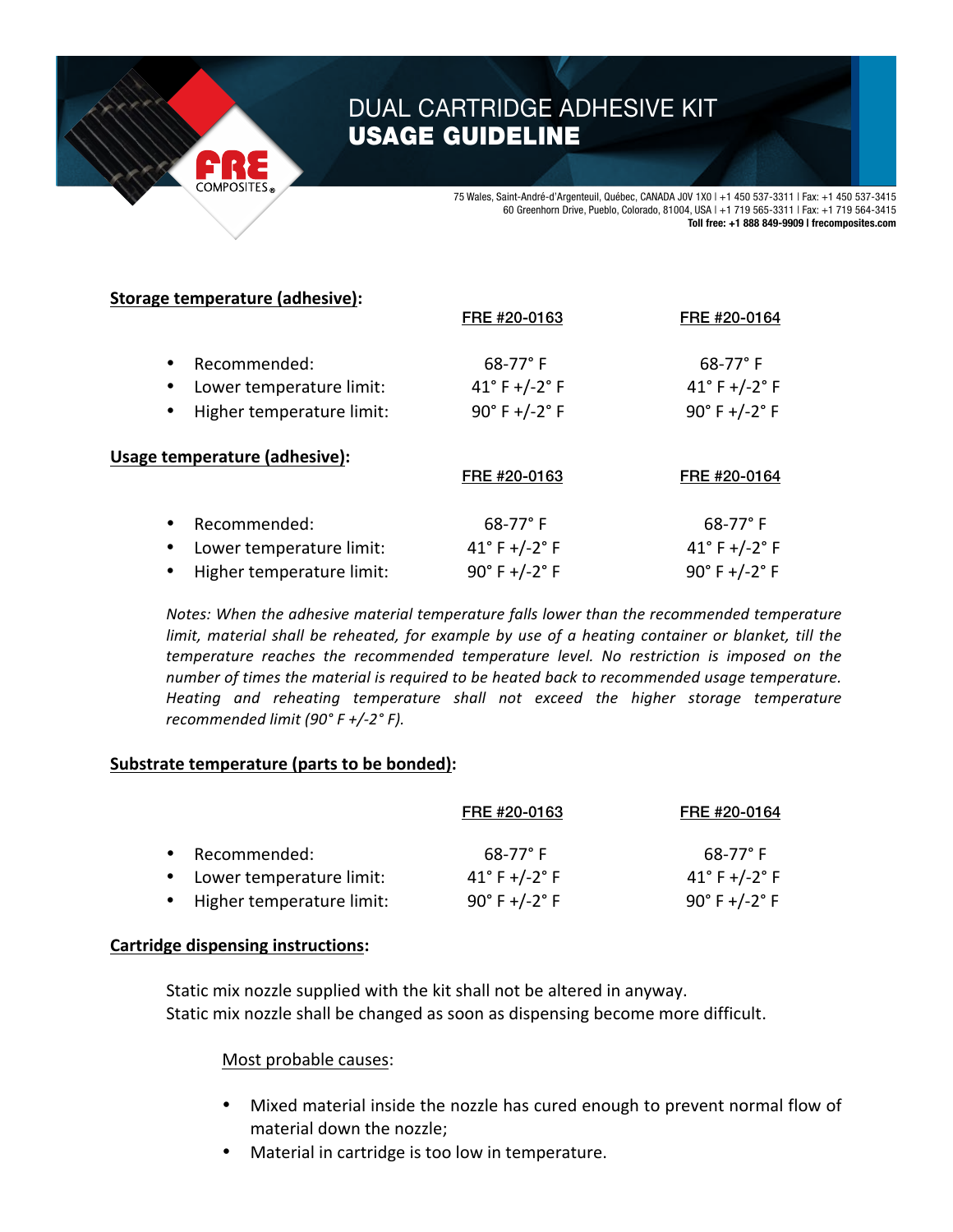Time allotment for material in static mix nozzle (to remain idle):

Maximum time allowed:

| FRE #20-0163                   |                  | FRE #20-0164     |
|--------------------------------|------------------|------------------|
| • At recommended temperature:  | 3 to 5 minutes   | 8 to 10 minutes  |
| • At lower temperature limit:  | 20 to 30 minutes | 45 to 60 minutes |
| • At higher temperature limit: | 1.5 to 3 minutes | 4 to 6 minutes   |

*Notes: Dispensing instruction apply to FRE #20-0164 and FRE #20-0163. The time allotments time allotments above are intended as reference only. above are intended as reference only.*

There is no ambient temperature or humidity restrictions on the use of either epoxy adhesive systems provided material usage and substrate conditioning comply with recommendations

*Notes: Substrate or the material to be bonded shall be clean and dry. When the substrate temperature falls lower than the recommended temperature limit, substrate shall be heated up to recommended temperature level.*

|                 |                  | 20-0163       | 20-0164                       |  |
|-----------------|------------------|---------------|-------------------------------|--|
| Material T (°F) | Substrate T (°F) |               | <b>Working time (minutes)</b> |  |
|                 |                  |               |                               |  |
| Recommended     | Recommended      | $3$ to $5$    | 8 to 10                       |  |
| Recommended     | Lower            | $3$ to $6+$   | $8$ to $12+$                  |  |
| Recommended     | Higher           | $3$ to $4$    | 8 to 9                        |  |
| Lower           | Lower            | 20 to 30      | 45 to 60                      |  |
| Lower           | Recommended      | 20 to 27+     | 45 to 55+                     |  |
| Lower           | Higher           | 20 to 25      | 45 to 50+                     |  |
| Higher          | Higher           | $1.5$ to 3    | $4$ to $6$                    |  |
| Higher          | Recommended      | $1.5$ to $4$  | 4 to $6+$                     |  |
| Higher          | Lower            | $1.5$ to $5+$ | $4$ to $7+$                   |  |

#### **Expected working times:**

*Notes: These values are generic for epoxy adhesive and not actually based on testing to end users conditions.*